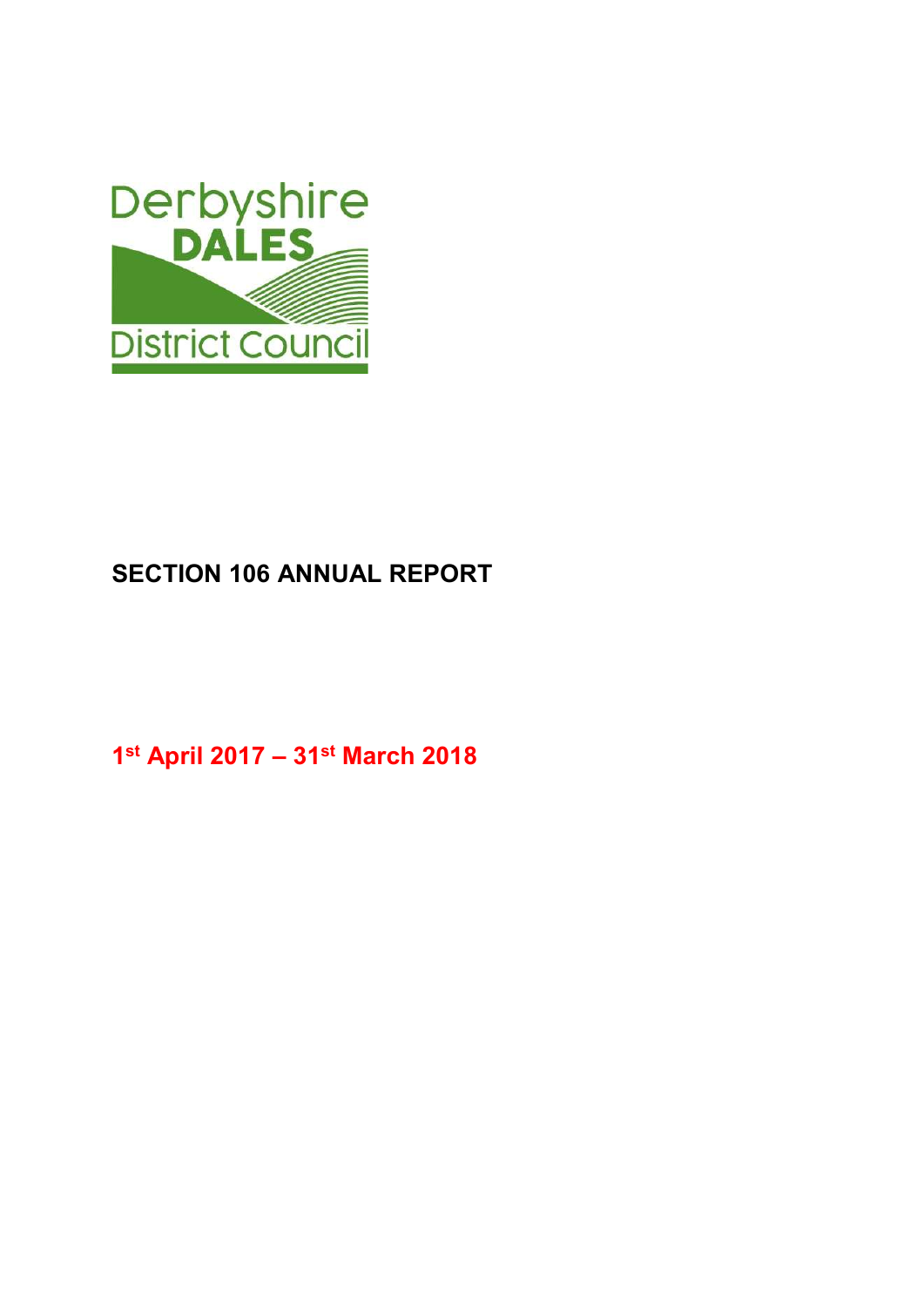## 1. Purpose of Report

- 1.1 The purpose of this report is to provide an update on financial contributions and obligations made in respect of and requested by the Council via Section 106 agreements since 1<sup>st</sup> April 2010.
- 1.2 The report will focus on the following areas:
	- Status of all s.106 agreements since 1<sup>st</sup> April 2010;
	- Sums held in reserves and expenditure as at 31<sup>st</sup> March 2018;
	- Contributions received in the last financial year (2017/18);
	- Sums committed to future projects.

# 2. Background

2.1 Section 106 (S106) Agreements are private legal agreements between Local Authorities and developers made pursuant to that section of the Town and Country Planning Act 1990 as modified by s.12(1) of the Planning and Compensation Act 1991. They are intended to make acceptable development which would otherwise be unacceptable in planning terms.

# 3. Status of All Agreements since 1<sup>st</sup> April 2010

- 3.1 Since the 1st April 2010 the Council has entered into 109 s.106 agreements.
- 3.2 Of these, 70 have imposed financial obligations, with a total value of £20,866,180.01.
- 3.3 For the purposes of this exercise:
	- 'Current Agreements' are those agreements currently on the monitoring list. They may have been partially satisfied but contributions remain outstanding.
	- 'Lapsed/Superseded Agreements' are those that relate to developments that have never taken place or that have been superseded by subsequent planning applications (in such a way that the scheme the agreement relates to can no longer be implemented).
	- 'Satisfied Agreements' are those where all of the obligations in the legal agreement have been fulfilled and there are no outstanding sums.

At time of writing, 22 of these agreements totalling £2,428,156.11 have been fully satisfied and another 14 with a total value of £5,484,123.69 have either lapsed or been superseded.

|                              | No. | <b>Total Value</b> |
|------------------------------|-----|--------------------|
| <b>Current Agreements</b>    | 28  | £12.699.735.68     |
| Lapsed/Superseded Agreements | 16  | £5.573.056.22      |
| <b>Satisfied Agreements</b>  | 26  | £2.623.388.11      |
| Total:                       | 70  | £20,866,180.01     |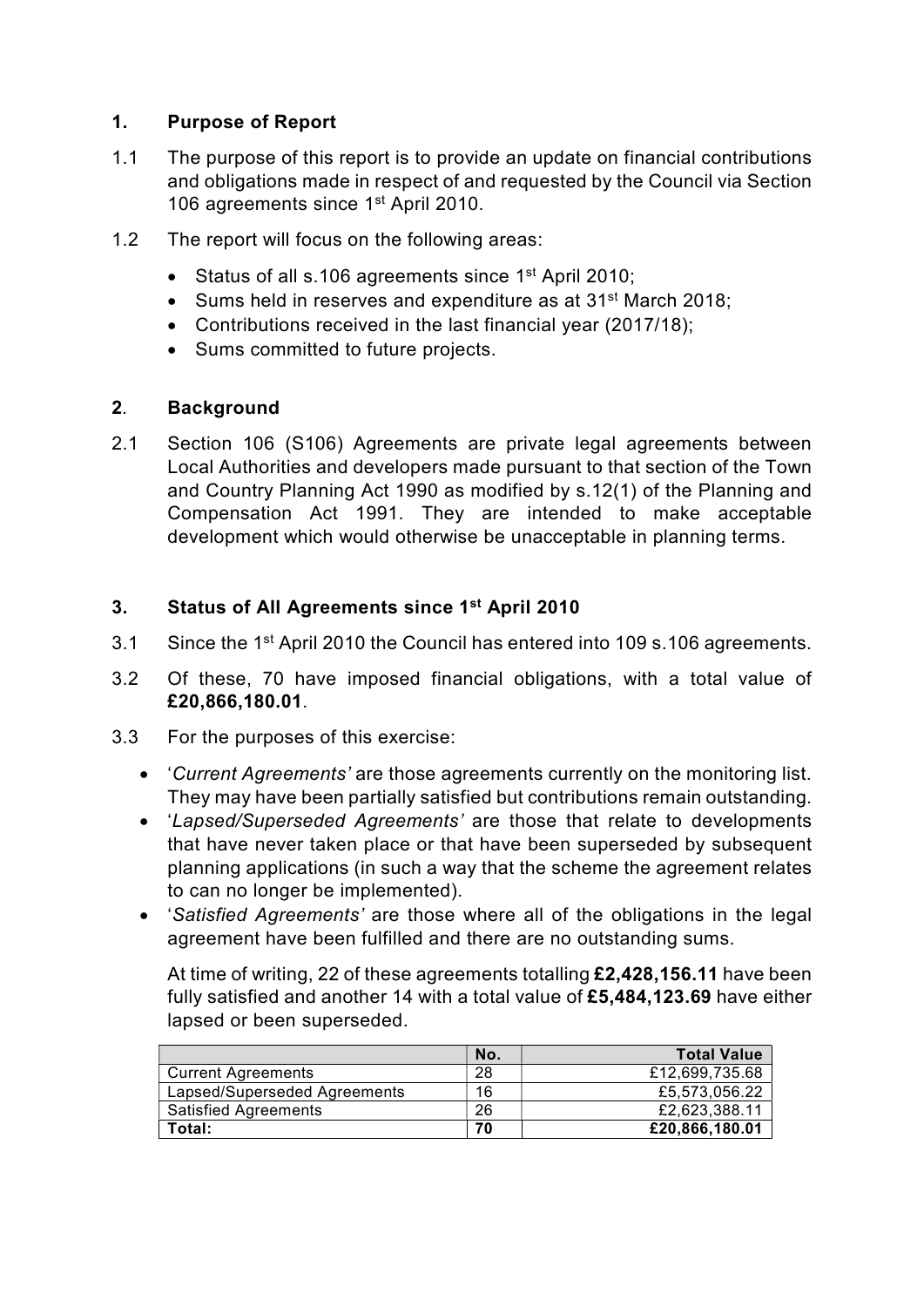- 3.4 All planning decisions contain conditions which limit the amount of time a development must commence within. If the development does not commence within this time the permission expires and any legal agreement made in conjunction with it is no longer enforceable. Additionally, if a subsequent permission is granted and commences in such a way that the original permission can no longer be implemented the agreement is superseded.
- 3.5 3 of the current agreements have been partially satisfied with contributions totalling £1,045,404.65 having already been received in respect of them:

|                              | No. | <b>Total Expected</b> | <b>Total Received</b> |
|------------------------------|-----|-----------------------|-----------------------|
| <b>Current Agreements</b>    | 28  | £12,699,735.68        | £1,045,404.65         |
| Lapsed/Superseded Agreements | 16  | £0.00                 | £0.00                 |
| <b>Satisfied Agreements</b>  | 26  | £2,623,388.11         | £2,623,388.11         |
| Total:                       | 70  | £15,323,123.79        | £3,668,792.76         |

#### 4. Sums Held in Reserves and Expenditure

- 4.1 The closing balance at 31<sup>st</sup> March 2018 was £2,053,301.76.
- 4.2 Education contributions totalling £298,649.50 transferred to Derbyshire County Council within the financial year 2017/18 are accounted for in this closing balance.
- 4.3 Total expenditure for the financial year from 1<sup>st</sup> April 2017 to 31<sup>st</sup> March was £241,210.59, all of which was from Affordable Housing monies.

### 5. Contributions Received in the Last Financial Year (2017/18)

5.2 From 1<sup>st</sup> April 2017 to the 31<sup>st</sup> March 2018 invoices were issued totalling £1,003,099.25:

| <b>Site</b>                   | Obligation                            | <b>Amount</b> |
|-------------------------------|---------------------------------------|---------------|
| Old Coach Road, Tansley       | <b>Affordable Housing</b>             | £61,575.00    |
| Hasker Farm Cottage           | <b>Affordable Housing</b>             | £23,006.00    |
| Highfield House, Hulland Ward | <b>Affordable Housing</b>             | £67,294.50    |
| War Farm, Yeldersley          | Affordable Housing                    | £62,197.00    |
| Hillside Farm, Ashbourne      | Affordable Housing, Education         | £564,588.58   |
| Cromford Road, Wirksworth     | Affordable Housing, Public Open Space | £94,438.50    |
| Moorcroft. Matlock            | Affordable Housing                    | £129,999.67   |
|                               |                                       | £1,003,099.25 |

5.3 The total sum received during that period was £812,032.75.

#### 5.4 Invoices totalling £191,066.50 remain unpaid:

| Site                          | Obligation         | Amount     |
|-------------------------------|--------------------|------------|
| Old Coach Road, Tansley       | Affordable Housing | £61.575.00 |
| Highfield House, Hulland Ward | Affordable Housing | £67.294.50 |
| War Farm, Yelderslev          | Affordable Housing | £62,197.00 |